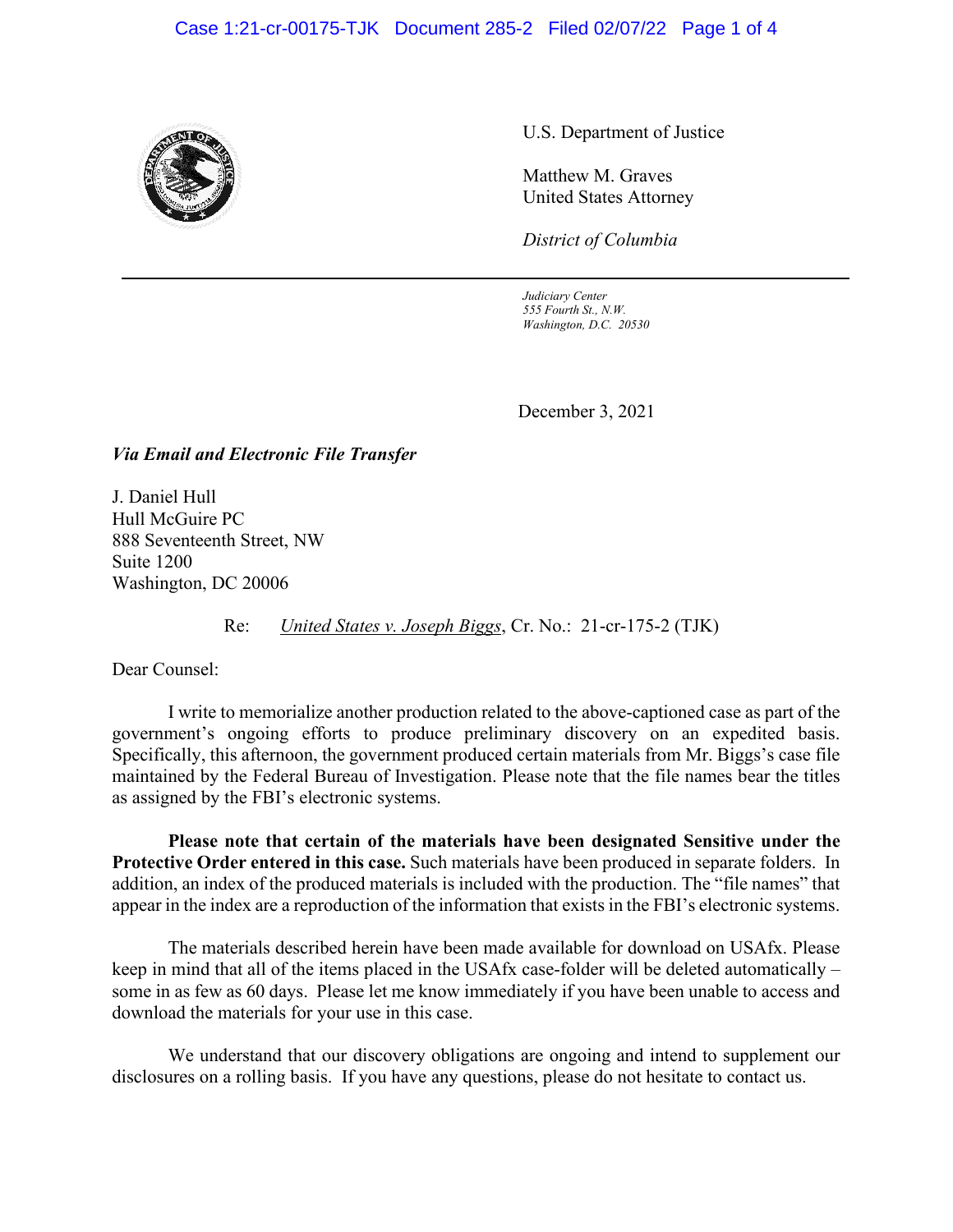# Case 1:21-cr-00175-TJK Document 285-2 Filed 02/07/22 Page 2 of 4

Please contact me should you have any questions or concerns.

Sincerely yours,

MATTHEW M. GRAVES UNITED STATES ATTORNEY

By:  $\frac{1}{s}$ Luke M. Jones Assistant United States Attorney 555 4th Street, N.W. Washington, D.C. 20530  $(202)$  252-7066 Luke.jones@usdoj.gov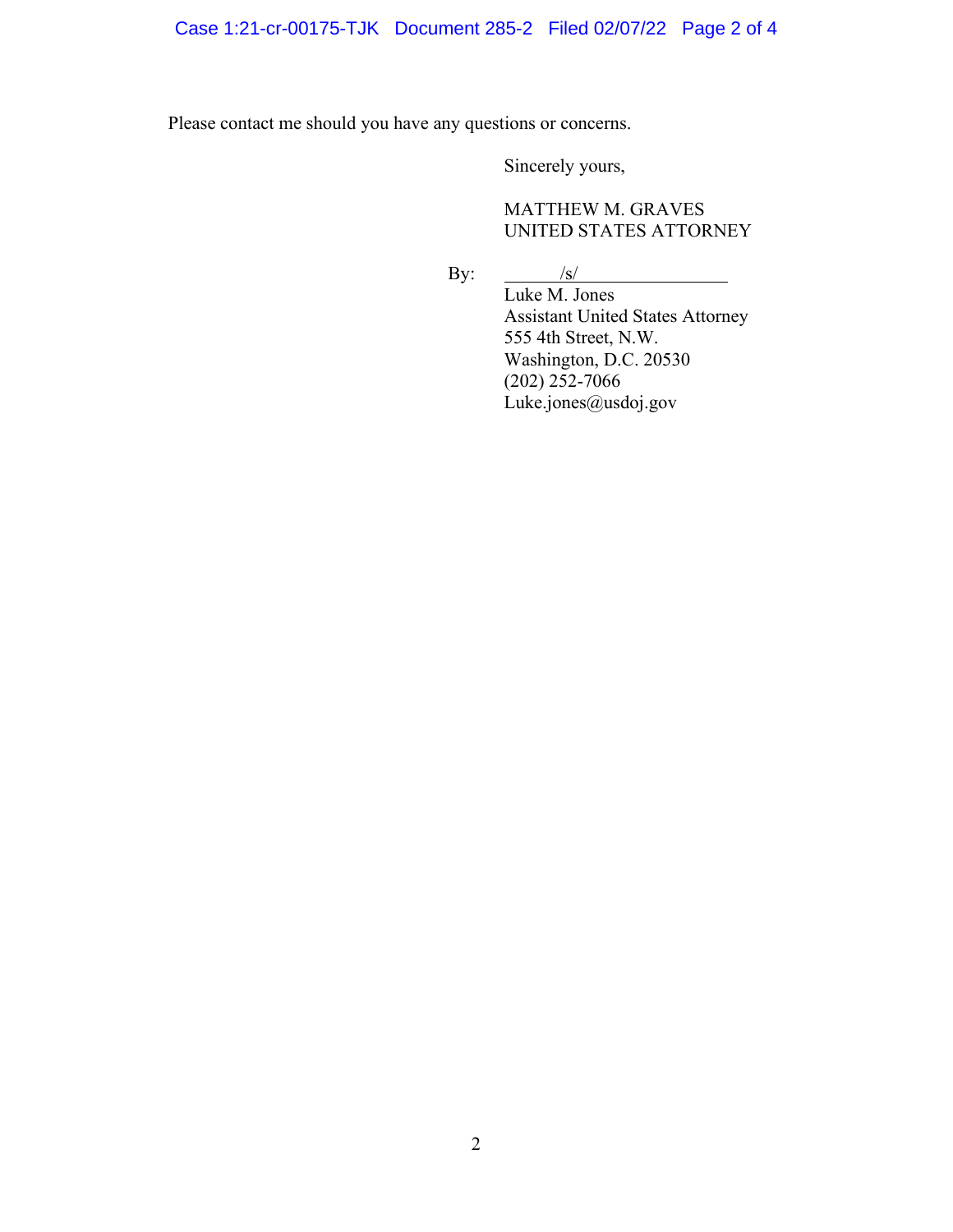### **Index of Production of Biggs Files on December 3, 2021**

# **Files Designated Sensitive as to All Defendants (except Biggs)**

| <b>Serial</b><br><b>Number</b> | <b>File Name</b>                                                 |
|--------------------------------|------------------------------------------------------------------|
| 37                             | 266O-JK-3374931 0000037.pdf                                      |
| 37                             | 266O-JK-3374931 0000037 1A0000012 0000001.pdf                    |
| 37                             | 266O-JK-3374931 0000037 1A0000012 0000002.pdf                    |
| 37                             | 266O-JK-3374931 0000037 1A0000012 0000003.pdf                    |
| 37                             | 2660-JK-3374931<br>0000037 1A0000012 0000004.pdf                 |
| 37                             | 0000037 1A0000012 0000006.pdf<br>2660-JK-3374931                 |
| 37                             | 0000037 1A0000012 0000007.pdf<br>2660-JK-3374931                 |
| 37                             | 0000037 1A0000013 0000001.pdf                                    |
| 37                             | 2660-JK-3374931<br>266O-JK-3374931 0000037 1A0000013 0000002.pdf |
| 37                             | 0000037 1A0000014 0000001 PHYSICAL.pdf<br>266O-JK-3374931        |
| 38                             | 266O-JK-3374931                                                  |
| 39                             | 0000038_1A0004854_0000002.pdf<br>0000039.pdf<br>266O-JK-3374931  |
| 42                             | 0000042.pdf<br>266O-JK-3374931                                   |
| 42                             | 0000042 1A0000017 0000001.pdf<br>266O-JK-3374931                 |
| 48                             | 0000048.pdf<br>266O-JK-3374931                                   |
| 49                             | 0000049.pdf<br>2660-JK-3374931                                   |
| 50                             | 0000050.pdf<br>266O-JK-3374931                                   |
| 50                             | 0000050_1A0000019_0000001.pdf<br>2660-JK-3374931                 |
| 56                             | 0000056.pdf<br>2660-JK-3374931                                   |
| 56                             | 0000056 1A0000028 0000001.pdf<br>2660-JK-3374931                 |
| 60                             | 0000060.pdf<br>266O-JK-3374931                                   |
| 60                             | 2660-JK-3374931<br>0000060 1A0000038 0000001.pdf                 |
| 69                             | 0000069.pdf<br>266O-JK-3374931                                   |
| 69                             | 0000069 1A0000029 0000001.pdf<br>266O-JK-3374931                 |
| 82                             | 0000082.pdf<br>2660-JK-3374931                                   |
| 93                             | 266O-JK-3374931 0000093.pdf                                      |
| 104                            | 266O-JK-3374931 0000104 1A0000049 0000001.pdf                    |
| 104                            | 266O-JK-3374931 0000104 1A0000050 0000001.pdf                    |
| 143                            | 266O-JK-3374931 0000143.pdf                                      |
| 143                            | 266O-JK-3374931 0000143 1A0000018 0000001 PHYSICAL.pdf           |
| 144                            | 266O-JK-3374931 0000144.pdf                                      |
| 144                            | 266O-JK-3374931 0000144 1A0010411 0000001.pdf                    |
| 146                            | 266O-JK-3374931 0000146.pdf                                      |
| 150                            | 266O-JK-3374931 0000150.pdf                                      |
| 150                            | 266O-JK-3374931 0000150 1A0000061 0000001.pdf                    |
| 150                            | 266O-JK-3374931 0000150 1A0000061 0000002.pdf                    |